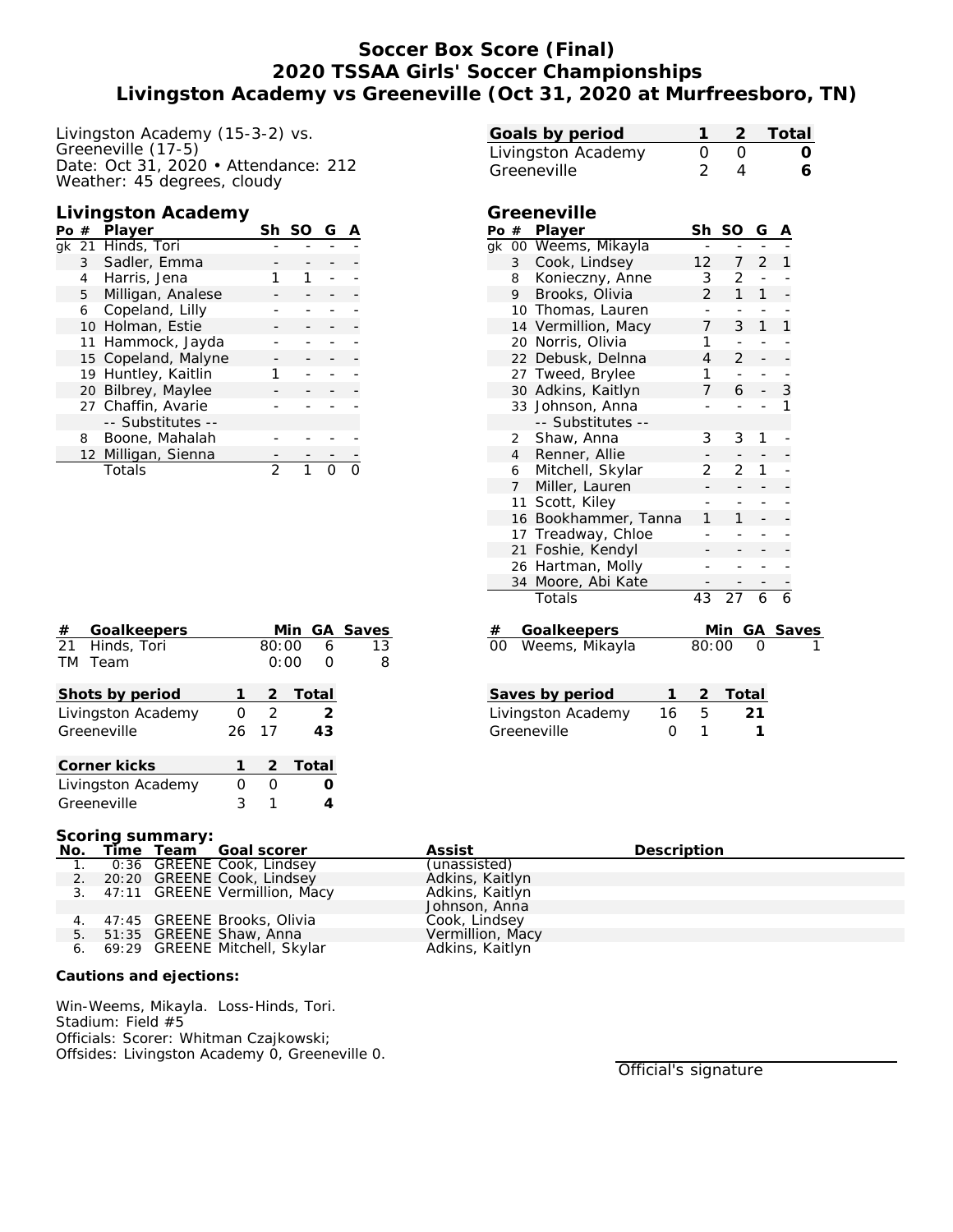# **Play-by-Play Summary (1st period) Livingston Academy vs Greeneville (Oct 31, 2020 at Murfreesboro, TN)**

**Livingston Academy Starters:**

- 3 Sadler, Emma
- 4 Harris, Jena
- 5 Milligan, Analese
- 6 Copeland, Lilly
- 10 Holman, Estie
- 11 Hammock, Jayda
- 15 Copeland, Malyne
- 19 Huntley, Kaitlin
- 20 Bilbrey, Maylee
- GK 21 Hinds, Tori

\*

\*

27 Chaffin, Avarie

#### **Greeneville Starters:**

| GK | UU | Weems, Mikayla   |
|----|----|------------------|
|    | 3  | Cook, Lindsey    |
|    | 8  | Konieczny, Anne  |
|    | 9  | Brooks, Olivia   |
|    | 10 | Thomas, Lauren   |
|    | 14 | Vermillion, Macy |
|    | 20 | Norris, Olivia   |
|    | 22 | Debusk, Delnna   |
|    | 27 | Tweed, Brylee    |
|    | 30 | Adkins, Kaitlyn  |
|    | 33 | Johnson, Anna    |

- 00:00 Hinds, Tori at goalie for Livingston Academy.
- 00:00 Weems, Mikayla at goalie for Greeneville.
- 00:36 GOAL by GREENEVL Cook, Lindsey (FIRST GOAL) { shot from close left wing}.

### **LIVINGSTON ACADEMY 0, GREENEVILLE 1**

- 01:27 Shot by GREENEVL Debusk, Delnna WIDE LEFT { shot from close right wing }.
- 01:40 Shot by GREENEVL Cook, Lindsey, SAVE Hinds, Tori {shot from close left wing}.
- 01:49 Shot by GREENEVL Debusk, Delnna, SAVE Hinds, Tori {shot from close right wing}.
- 02:29 Shot by GREENEVL Adkins, Kaitlyn, SAVE Hinds, Tori {shot from in the box}.
- 04:07 Corner kick by GREENEVL Konieczny, Anne [04:07].
- 05:14 Shot by GREENEVL Cook, Lindsey HIT POST { shot from close right wing }.
- 06:22 Shot by GREENEVL Cook, Lindsey, SAVE Hinds, Tori {shot from in the box}.
- 07:51 Shot by GREENEVL Adkins, Kaitlyn, SAVE Hinds, Tori {shot from close left wing}.
- 09:34 Shot by GREENEVL Vermillion, Macy WIDE RIGHT { shot from close left wing}.
- 13:42 Header Shot by GREENEVL Cook, Lindsey WIDE LEFT {shot from in the box}.
- 14:09 Shot by GREENEVL Debusk, Delnna, SAVE Hinds, Tori {shot from in the box}. Foul on Livingston Academy. Foul on Greeneville.
- 17:39 Shot by GREENEVL Vermillion, Macy, SAVE Hinds, Tori {shot from close left wing}. Foul on Livingston Academy.
- 18:46 Shot by GREENEVL Vermillion, Macy WIDE RIGHT { shot from top of box}.
- 18:52 GREENEVL substitution: Mitchell, Skylar for Vermillion, Macy.
- 18:52 GREENEVL substitution: Shaw, Anna for Brooks, Olivia.
- 19:27 Shot by GREENEVL Cook, Lindsey WIDE RIGHT {shot from far left wing}.
- 20:20 GOAL by GREENEVL Cook, Lindsey {shot from in the box}, Assist by Adkins, Kaitlyn.

## **LIVINGSTON ACADEMY 0, GREENEVILLE 2**

- 20:20 GREENEVL substitution: Bookhammer, Tanna for Adkins, Kaitlyn. Foul on Greeneville.
- 22:51 Shot by GREENEVL Konieczny, Anne HIT CROSSBAR {shot from top of box}. Foul on Greeneville.
- 27:31 Shot by GREENEVL Shaw, Anna, SAVE Team {shot from in the box}.
- 28:12 Shot by GREENEVL Cook, Lindsey, SAVE Hinds, Tori {shot from far left wing}.
- 28:42 Shot by GREENEVL Bookhammer, Tanna, SAVE Team {shot from in the box}.
- 29:36 Shot by GREENEVL Konieczny, Anne, SAVE Team {shot from top of box}. INJURY TIMEOUT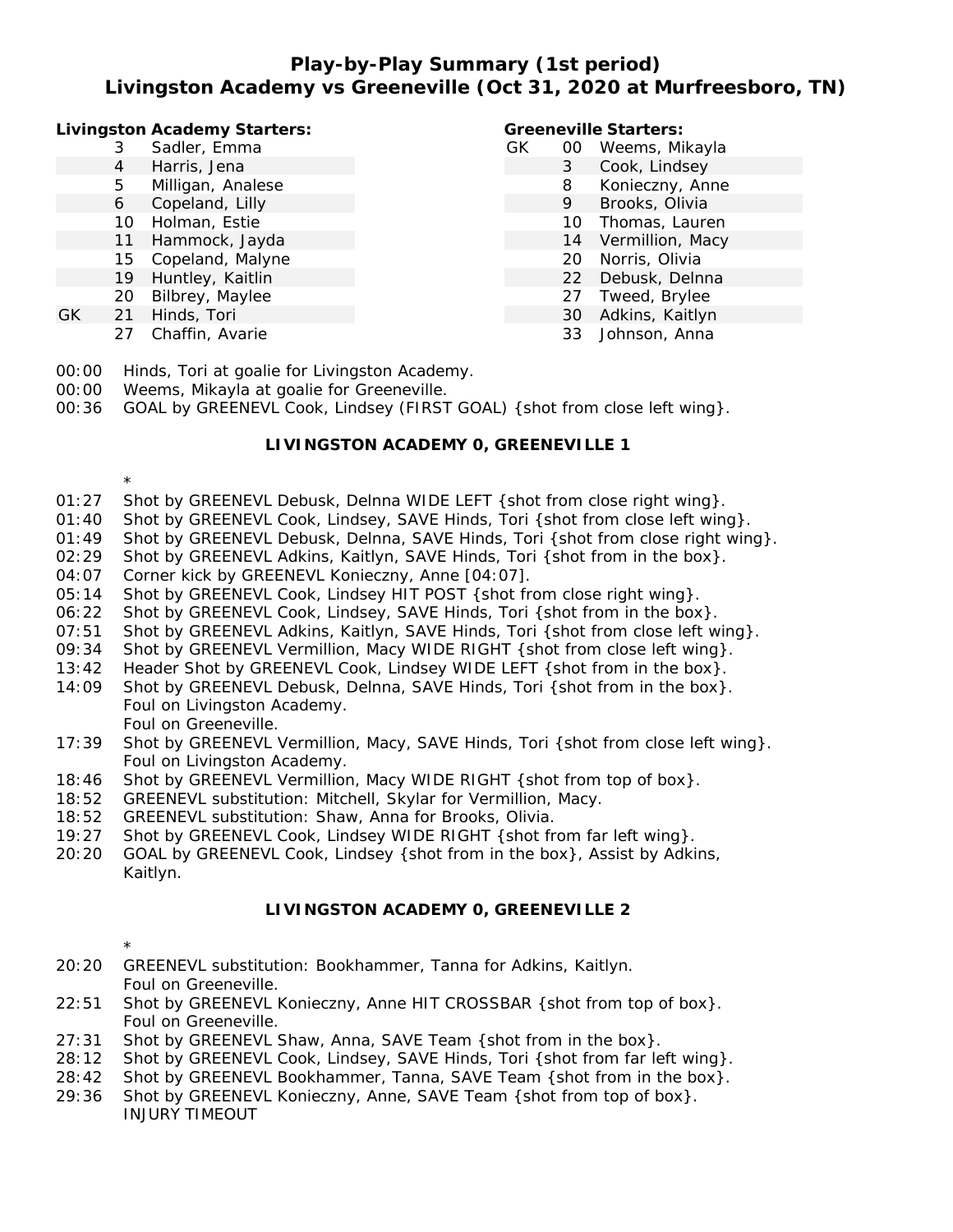## **Play-by-Play Summary (1st period)**

## **Livingston Academy vs Greeneville (Oct 31, 2020 at Murfreesboro, TN)**

- 29:44 GREENEVL substitution: Miller, Lauren for Tweed, Brylee.
- 29:44 LIVNGSTN substitution: Boone, Mahalah for Copeland, Malyne.
- 34:32 Shot by GREENEVL Debusk, Delnna WIDE RIGHT {shot from in the box}.
- 34:43 GREENEVL substitution: Adkins, Kaitlyn for Debusk, Delnna.
- 34:43 GREENEVL substitution: Vermillion, Macy for Mitchell, Skylar.
- 34:43 GREENEVL substitution: Brooks, Olivia for Bookhammer, Tanna.
- 34:43 LIVNGSTN substitution: Milligan, Sienna for Bilbrey, Maylee.
- 35:17 Corner kick by GREENEVL Konieczny, Anne [35:17].
- 35:41 Corner kick by GREENEVL Konieczny, Anne [35:41]. Foul on Greeneville.
- 36:56 Shot by GREENEVL Cook, Lindsey, SAVE Team {shot from in the box}.
- 37:16 Shot by GREENEVL Konieczny, Anne DEFENSIVE SAVE by Bilbrey, Maylee {shot from far right wing}.
- 38:01 LIVNGSTN substitution: Bilbrey, Maylee for Boone, Mahalah.
- 38:01 LIVNGSTN substitution: Copeland, Malyne for Milligan, Sienna.
- 39:09 Shot by GREENEVL Shaw, Anna, SAVE Hinds, Tori {shot from close right wing}.
- 39:34 Shot by GREENEVL Adkins, Kaitlyn, SAVE Team {shot from top of box}.
- 39:56 Shot by GREENEVL Adkins, Kaitlyn, SAVE Hinds, Tori {shot from in the box}.
- 40:00 End of period [40:00].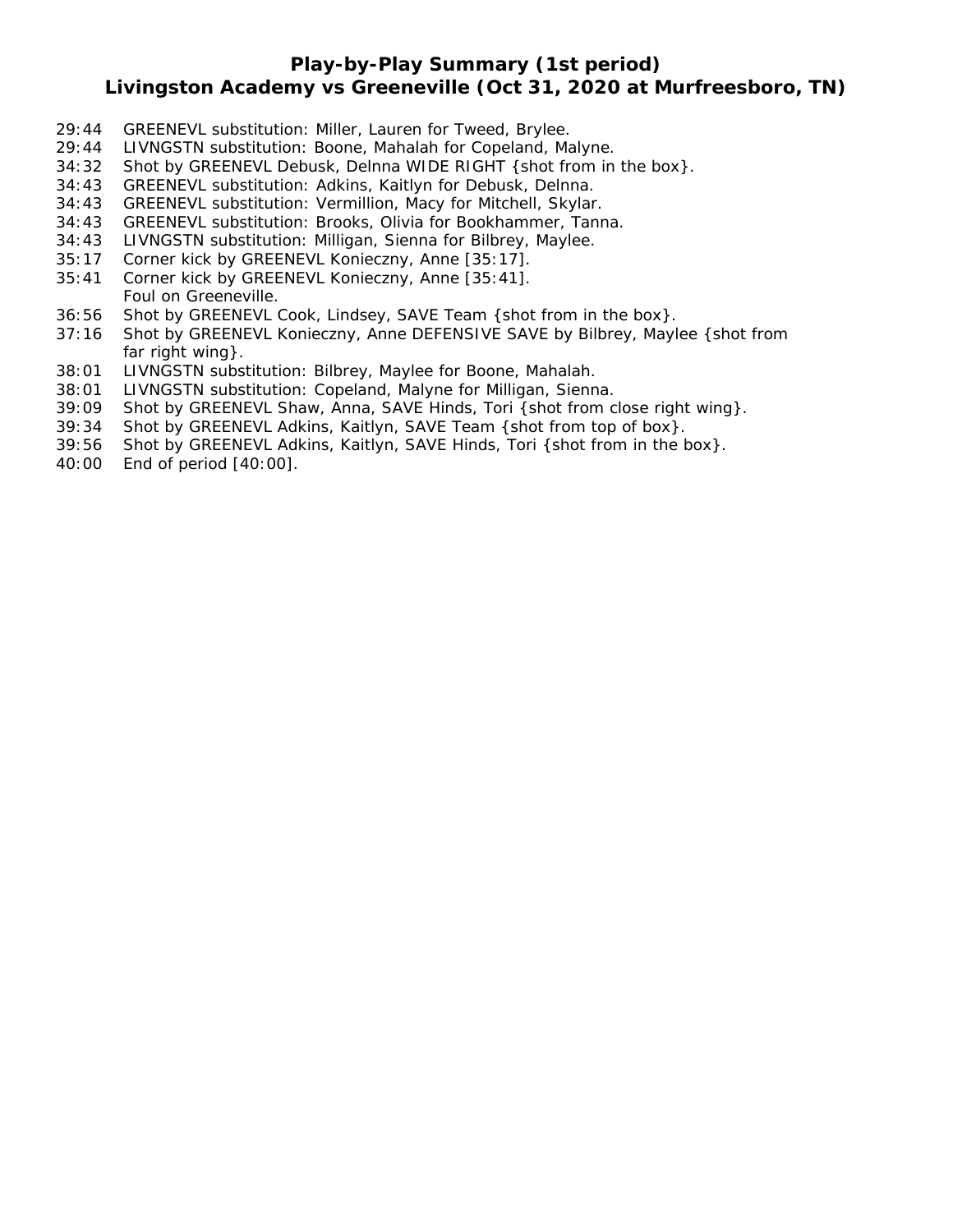## **Play-by-Play Summary (2nd period) Livingston Academy vs Greeneville (Oct 31, 2020 at Murfreesboro, TN)**

- 40:00 Start of 2nd period [40:00].
- 40:00 For LIVNGSTN: #11 Hammock, Jayda, #15 Copeland, Malyne, #4 Harris, Jena, #19 Huntley, Kaitlin, #6 Copeland, Lilly, #27 Chaffin, Avarie, #10 Holman, Estie, #5 Milligan, Analese, #3 Sadler, Emma, #21 Hinds, Tori, #27 Chaffin, Avarie.
- 41:53 Shot by GREENEVL Tweed, Brylee WIDE LEFT { shot from close left wing }.
- 42:49 Shot by GREENEVL Vermillion, Macy HIGH {shot from close left wing}.
- 44:44 Shot by GREENEVL Cook, Lindsey, SAVE Team {shot from in the box}.
- 45:47 Shot by GREENEVL Adkins, Kaitlyn WIDE LEFT {shot from in the box}.
- 47:11 GOAL by GREENEVL Vermillion, Macy {shot from close right wing}, Assist by Adkins, Kaitlyn and Johnson, Anna.

#### **LIVINGSTON ACADEMY 0, GREENEVILLE 3**

- \*
- 47:45 GOAL by GREENEVL Brooks, Olivia {shot from in the box}, Assist by Cook, Lindsey.

#### **LIVINGSTON ACADEMY 0, GREENEVILLE 4**

\*

- 48:11 Shot by GREENEVL Vermillion, Macy, SAVE Hinds, Tori {shot from in the box}.
- 49:00 Shot by GREENEVL Vermillion, Macy WIDE RIGHT {shot from close right wing}.
- 49:41 Shot by GREENEVL Adkins, Kaitlyn, SAVE Hinds, Tori {shot from top of box}.
- 50:08 GREENEVL substitution: Miller, Lauren for Johnson, Anna.
- 50:08 GREENEVL substitution: Shaw, Anna for Debusk, Delnna. Foul on Greeneville.
- 51:35 GOAL by GREENEVL Shaw, Anna {shot from close left wing}, Assist by Vermillion, Macy.

### **LIVINGSTON ACADEMY 0, GREENEVILLE 5**

\*

Foul on Greeneville.

Foul on Greeneville.

- 54:14 Shot by LIVNGSTN Huntley, Kaitlin WIDE RIGHT {shot from top of box}.
- 54:21 GREENEVL substitution: Mitchell, Skylar for Vermillion, Macy.
- 54:27 GREENEVL substitution: Bookhammer, Tanna for Brooks, Olivia.
- 58:26 Shot by GREENEVL Cook, Lindsey WIDE RIGHT {shot from far left wing}.
- 61:01 GREENEVL substitution: Treadway, Chloe for Tweed, Brylee.
- 61:41 Shot by GREENEVL Adkins, Kaitlyn DEFENSIVE SAVE by Holman, Estie {shot from in the box}.
- 61:52 Shot by GREENEVL Cook, Lindsey WIDE RIGHT {shot from close right wing}.
- 63:26 Shot by GREENEVL Norris, Olivia WIDE RIGHT {shot from close left wing}.
- 63:33 GREENEVL substitution: Foshie, Kendyl for Cook, Lindsey. Foul on Greeneville.
- 65:31 GREENEVL substitution: Hartman, Molly for Shaw, Anna. Foul on Greeneville. Corner kick by GREENEVL Brooks, Olivia. Foul on Greeneville.
- 69:29 GOAL by GREENEVL Mitchell, Skylar {shot from in the box}, Assist by Adkins, Kaitlyn.

### **LIVINGSTON ACADEMY 0, GREENEVILLE 6**

\* 69:42 GREENEVL substitution: Scott, Kiley for Konieczny, Anne.